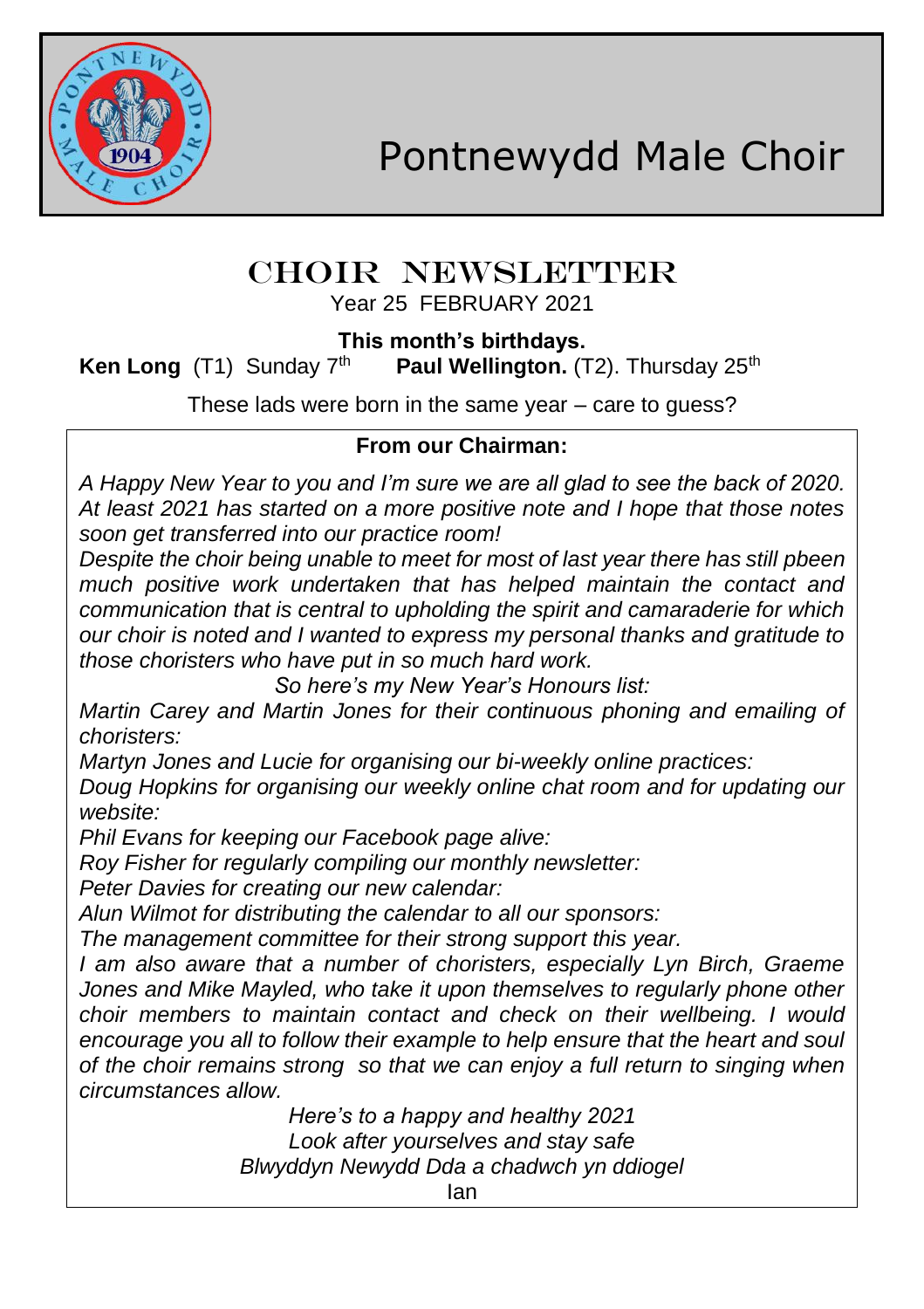## **Welsh Association of Male Choirs Update.**

The Association has continued to work with other organisations to lobby on behalf of our member choirs in particular but also on behalf of the wider, community-based amateur organisations in the cultural sector. There is continuing frustration with the lack of attention being paid to the amateur part of the sector by Governments throughout the UK. But we are having some effect – the criteria relating to the recent Emergency and Lottery funding streams announced by Ty Cerdd were influenced by the views of WAMC amongst others.

On Easter Monday,  $5<sup>th</sup>$  April, there will be a live stream of a chorus of several hundred of voices from all over the world singing three "Messiah" choruses as part of the London Handel Festival. The live stream will be from Handel's own church in London. **Iestyn Davies** will be one of the star soloists. An inaugural performance was broadcast by **Classic Fm** on 3rd December and was a great success. You can still see that performance (free) on

<https://www.facebook.com/132685010.../videos/194080452255620>

The WAMC has recently taken out membership of **Making Music**, a national collaborative organisation and we have been working closely with them on COVID-19 issues. They are one of the organisations running **Make Music Day** - an international, online, celebration of music held on 21<sup>st</sup> June each year.

## **Pontnewydd Male Choir update.**

See the end of this newsletter for latest information regarding concert / events dates.

Donations have been made to **Lovelight** and the **Royal British Legion Poppy Appeal**.

A regular item on the agenda of Management Committee Meetings is the possibility of resuming regular indoor practices – so watch this space.

Synchronisation problems affect the efficiency of Zoom practice sessions. Investigations are underway into other software that reduces time lags if fewer (up to 12) singers are involved.

*(Editor's note: one-off performances can be edited to get rid of the lack of synchronisation – live sessions are a different proposition.)*

#### **Looking back.**

A choir formed in 1904 must have a huge collection of memories and it is surely remarkable that we have present members who can look back over almost half of them. One such memory is of a memorable visit to The Royal Albert Hall in April 1986. We had taken part in the Festivals of Massed Male Choirs in 1978, 1979 and 1982. The increase in membership had created a demand for repeated visits – tales of experiences meant that 'newcomers' didn't want to miss out. Overleaf is a scan of page 29 of the programme for the concert. The conductor was Terry James and the soloist Terence Sharpe. (*I was there!)*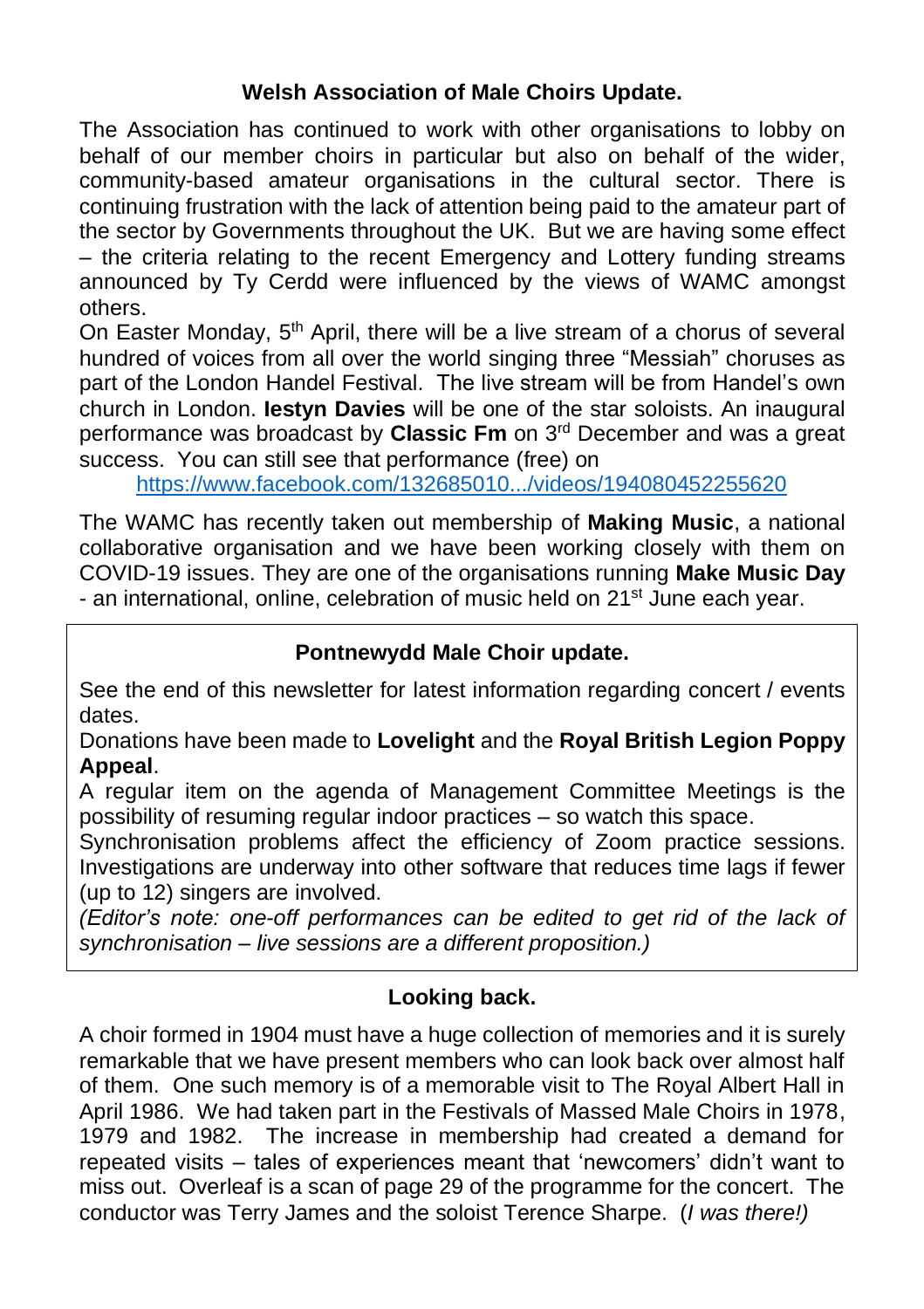

# **Pontnewydd Male Choir**

Pontnewydd Male Choir's musical journey began in 1904 in a Cwmbran clubroom, and has taken in numerous concert venues - home and abroad, Destinations have included Scotland, Newquay, Kent, Worcester, Coventry and London, with Albert Hall appearances in 1978, 1979 and 1982. The choir's visit to Holland - a return trip to exchange choir Amersfoort - was a highpoint, completed with an appearance in the International Music Festival at the Hague.

For its many loyal supporters, the choir performs regularly much nearer to home.

Pontnewydd Male Choir's conductor since 1971, Walford Hutchings has also been both soloist and accompanist. He is Head of Music at a Gwent Comprehensive School.

The choir's accompanist, Betty Parry is an Associate of the London College of Music, and joined the choir in 1979, having previously played for Pontypool Choral Society and Beaufort Male Choir.



**Walford Hutchines Musical Director** 



**Betty Parry Accompanist** 

Six of the pieces sung by the choir were CAVALRY OF THE STEPPES, THE FINNISH FOREST, LANDERKENNUNG, HANDELS' LARGO, THE LOST CHORD and THE SARACENS. The opening piece was MARTYRS OF THE ARENA and the final piece was - NIDAROS. There were six other pieces, so I reckon the audience had their money's worth!

 $99$ 

Each time we took part all the choirs were from South Wales and in 1986 they were Abercynon, Aber valley, Afan Glee, Blaenporth, Cardiff, Cowbridge, Creunant, Cwm, Cwmtwrch, Glynneath, Haverfordwest, Kilgetty, Llamdybie, Llantrisant, Mynyddmawr, Nicholas Singers, Pelenna Valley, Pontnewydd, Whitchuch and Ystrad Mynach. (How many are still in existence?)